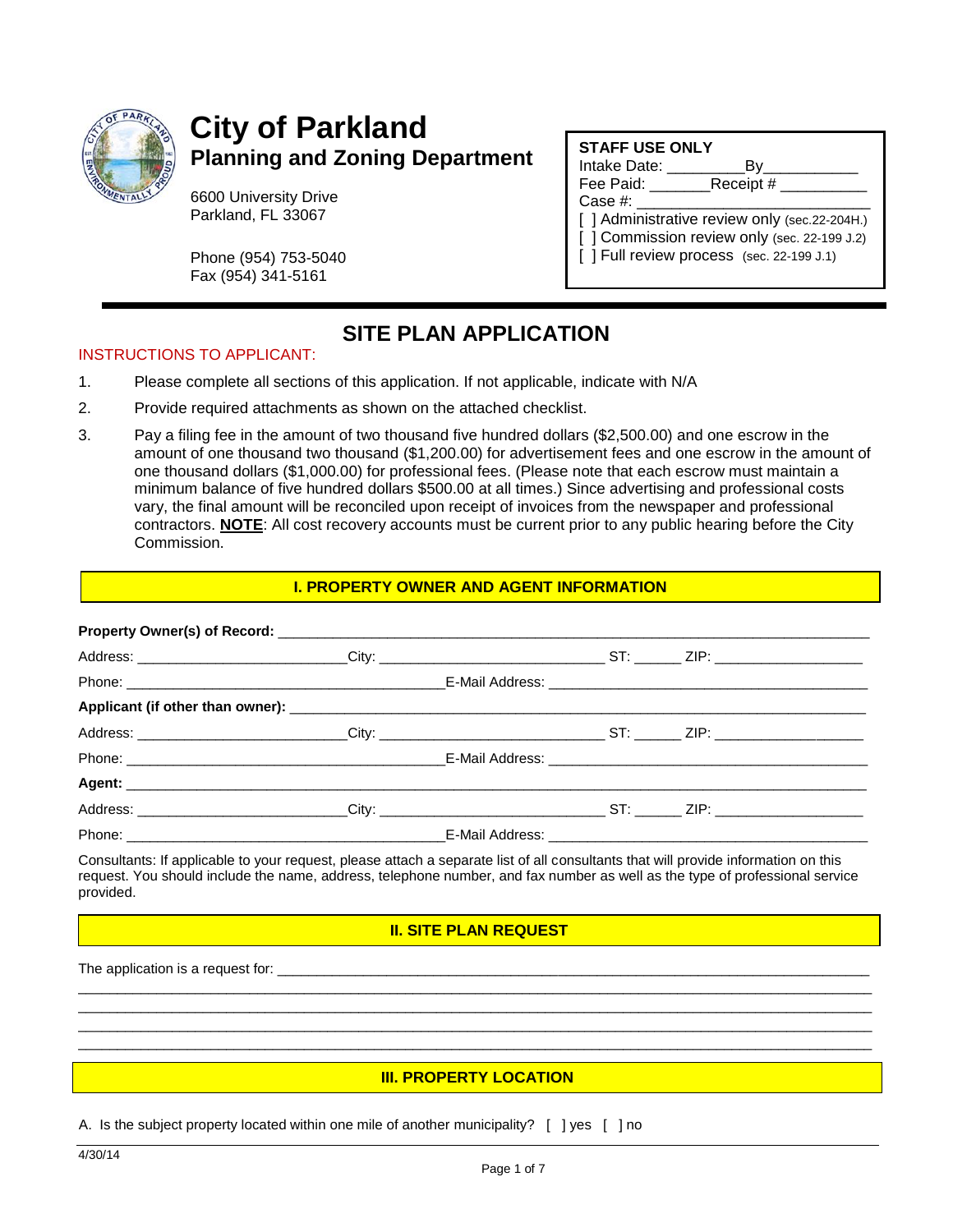If 'yes' please specify: \_\_\_\_\_\_

B. Folio Number: If additional folios, list on a separate sheet and attach to the application.

- $\_$  ,  $\_$  ,  $\_$  ,  $\_$  ,  $\_$  ,  $\_$  ,  $\_$  ,  $\_$  ,  $\_$  ,  $\_$  ,  $\_$  ,  $\_$  ,  $\_$  ,  $\_$  ,  $\_$  ,  $\_$  ,  $\_$  ,  $\_$  ,  $\_$  ,  $\_$  ,  $\_$  ,  $\_$  ,  $\_$  ,  $\_$  ,  $\_$  ,  $\_$  ,  $\_$  ,  $\_$  ,  $\_$  ,  $\_$  ,  $\_$  ,  $\_$  ,  $\_$  ,  $\_$  ,  $\_$  ,  $\_$  ,  $\_$  , C. Section: \_\_\_\_\_\_\_\_\_\_ Township: \_\_\_\_\_\_\_\_\_\_ Range: \_\_\_\_\_\_\_\_\_\_\_\_ Total Acreage of Subject Property: \_\_\_\_\_\_\_\_\_\_\_\_\_\_\_\_\_
- D. Project Name:
- E. Project Address:
- F. General Location Description (proximity to closest major intersection in miles or fractions thereof):

\_\_\_\_\_\_\_\_\_\_\_\_\_\_\_\_\_\_\_\_\_\_\_\_\_\_\_\_\_\_\_\_\_\_\_\_\_\_\_\_\_\_\_\_\_\_\_\_\_\_\_\_\_\_\_\_\_\_\_\_\_\_\_\_\_\_\_\_\_\_\_\_\_\_\_\_\_\_\_\_\_\_\_\_\_\_

#### **IV. LAND USE AND ZONING INFORMATION**

 $\_$  ,  $\_$  ,  $\_$  ,  $\_$  ,  $\_$  ,  $\_$  ,  $\_$  ,  $\_$  ,  $\_$  ,  $\_$  ,  $\_$  ,  $\_$  ,  $\_$  ,  $\_$  ,  $\_$  ,  $\_$  ,  $\_$  ,  $\_$  ,  $\_$  ,  $\_$  ,  $\_$  ,  $\_$  ,  $\_$  ,  $\_$  ,  $\_$  ,  $\_$  ,  $\_$  ,  $\_$  ,  $\_$  ,  $\_$  ,  $\_$  ,  $\_$  ,  $\_$  ,  $\_$  ,  $\_$  ,  $\_$  ,  $\_$  ,  $\_$  ,  $\_$  ,  $\_$  ,  $\_$  ,  $\_$  ,  $\_$  ,  $\_$  ,  $\_$  ,  $\_$  ,  $\_$  ,  $\_$  ,  $\_$  ,  $\_$  ,  $\_$  ,  $\_$  ,  $\_$  ,  $\_$  ,  $\_$  ,  $\_$  ,  $\_$  ,  $\_$  ,  $\_$  ,  $\_$  ,  $\_$  ,  $\_$  ,  $\_$  ,  $\_$  ,  $\_$  ,  $\_$  ,  $\_$  ,  $\_$  ,  $\_$  ,  $\_$  ,  $\_$  ,  $\_$  ,  $\_$  ,  $\_$  , \_\_\_\_\_\_\_\_\_\_\_\_\_\_\_\_\_\_\_\_\_\_\_\_\_\_\_\_\_\_\_\_\_\_\_\_\_\_\_\_\_\_\_\_\_\_\_\_\_\_\_\_\_\_\_\_\_\_\_\_\_\_\_\_\_\_\_\_\_\_\_\_\_\_\_\_\_\_\_\_\_\_\_\_\_\_\_\_\_\_\_\_\_\_\_\_\_\_\_

A. Zoning Designation: \_\_\_\_\_\_\_\_\_\_\_\_\_\_\_\_\_\_\_\_\_ Future Land Use Designation: \_\_\_\_\_\_\_\_\_\_\_\_\_\_\_\_\_\_\_\_\_\_\_\_\_\_\_\_

- B. Proposed Zoning Designation (if applicable):
- C. Proposed Future Land Use Designation (if applicable):\_\_\_\_\_\_\_\_\_\_\_\_\_\_\_\_\_\_\_\_\_\_\_\_\_\_\_\_\_\_\_\_\_\_\_\_\_\_\_\_\_\_\_\_\_\_ D. Existing Use(s) on Property: \_\_\_\_\_\_\_\_\_\_\_\_\_\_\_\_\_\_\_\_\_\_\_\_\_\_\_\_\_\_\_\_\_\_\_\_\_\_\_\_\_\_\_\_\_\_\_\_\_\_\_\_\_\_\_\_\_\_\_\_\_\_\_\_\_\_\_

E. Proposed Use(s): \_\_\_\_\_\_\_\_\_\_\_\_\_\_\_\_\_\_\_\_\_\_\_\_\_\_\_\_\_\_\_\_\_\_\_\_\_\_\_\_\_\_\_\_\_\_\_\_\_\_\_\_\_\_\_\_\_\_\_\_\_\_\_\_\_\_\_\_\_\_\_\_\_\_\_\_

# **V. PROJECT HISTORY**

 $\_$  ,  $\_$  ,  $\_$  ,  $\_$  ,  $\_$  ,  $\_$  ,  $\_$  ,  $\_$  ,  $\_$  ,  $\_$  ,  $\_$  ,  $\_$  ,  $\_$  ,  $\_$  ,  $\_$  ,  $\_$  ,  $\_$  ,  $\_$  ,  $\_$  ,  $\_$  ,  $\_$  ,  $\_$  ,  $\_$  ,  $\_$  ,  $\_$  ,  $\_$  ,  $\_$  ,  $\_$  ,  $\_$  ,  $\_$  ,  $\_$  ,  $\_$  ,  $\_$  ,  $\_$  ,  $\_$  ,  $\_$  ,  $\_$  ,

(List in sequence from first application to most recent – attach additional page if necessary):

| <b>Petition</b><br><b>Number</b> | <b>Request</b> | Action | <b>Date</b> | <b>Resolution /</b><br><b>Ordinance Number</b> |
|----------------------------------|----------------|--------|-------------|------------------------------------------------|
|                                  |                |        |             |                                                |
|                                  |                |        |             |                                                |
|                                  |                |        |             |                                                |
|                                  |                |        |             |                                                |
|                                  |                |        |             |                                                |
|                                  |                |        |             |                                                |
|                                  |                |        |             |                                                |
|                                  |                |        |             |                                                |
|                                  |                |        |             |                                                |
|                                  |                |        |             |                                                |
|                                  |                |        |             |                                                |
|                                  |                |        |             |                                                |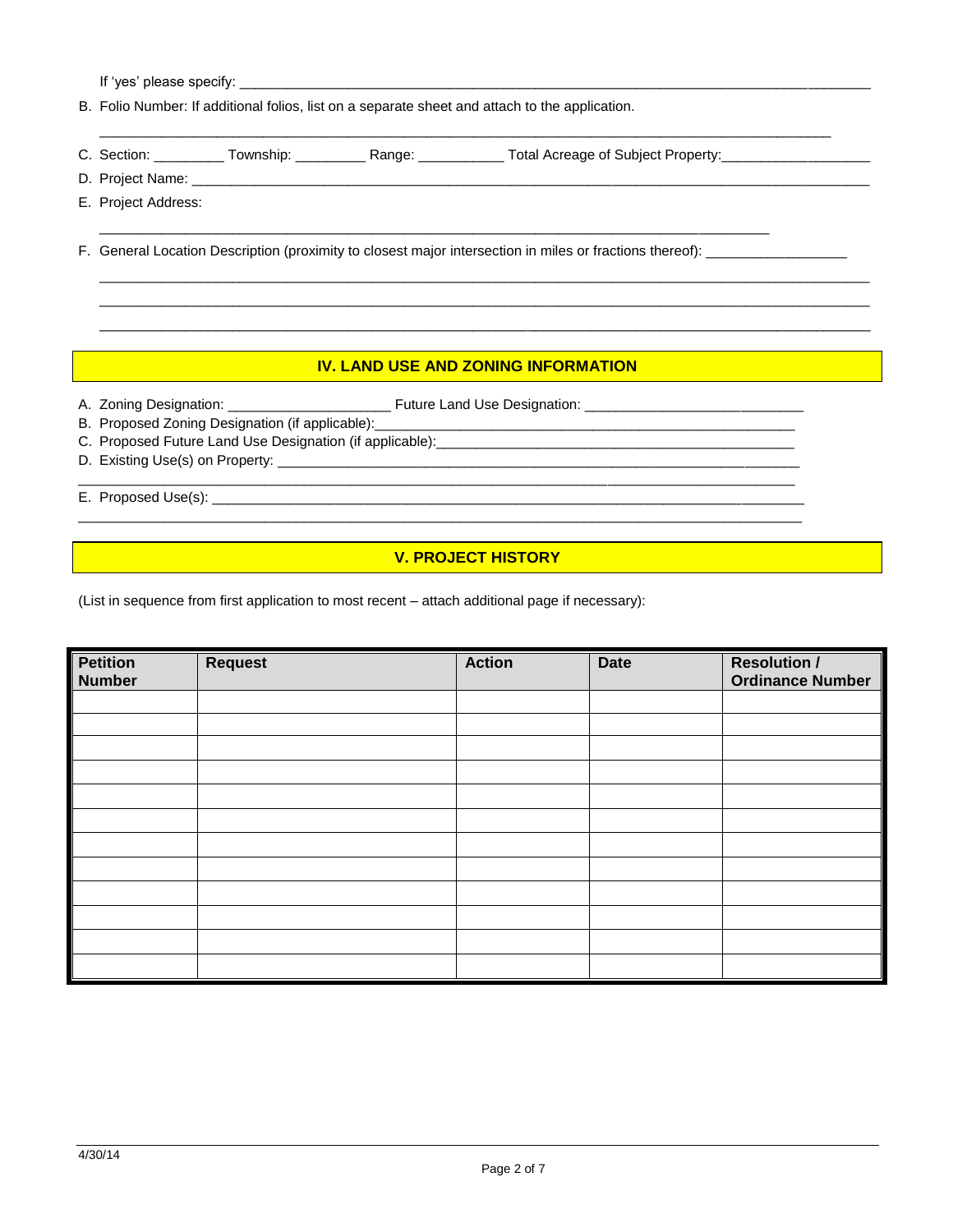#### **OWNER ACKNOWLEDGEMENT**

I/We: wear/affirm that I/we am/are the owner(s) of the property

referenced in this application.

I/We certify that the above statements and the statements or showings made in any paper or plans submitted herewith are true to the best of my/our knowledge and belief. Further, I/we understand that this application, attachments and fee become part of the official record of the Planning & Zoning Department of the City of Parkland and the fee is not refundable. I/We understand that any knowingly false information given by me/us will result in the denial, revocation or administrative withdrawal of the application or permit. I/We further acknowledge that additional information may be required by the City of Parkland in order to process this application.

I/We further consent to the City of Parkland to publish, copy or reproduce any copyrighted document for any third party submitted as part of this application.

**I acknowledge that applications are reviewed on a full cost recovery basis, and that the professional services escrow must be current with sufficient funds to cover anticipated services prior to the application being advertised and heard by the City Commission. By signing this application I request that escrows for separate applications be combined, if applicable, and that any balance of professional services escrow be refunded within seven (7) months after the final public hearing for all related applications.**

Signature(s) of Owner(s)

Print Name(s)

#### **CONSENT STATEMENT Owner to complete if using agent/representative**

I/We, the aforementioned owner(s), do hereby give consent to **we are all affect to actually to act on** my/our behalf to submit this application, all required material and documents, and attend and represent me/us at all meetings and public hearings pertaining to the request(s) and property I/we own described in the attached application. Furthermore, as owner(s) of the subject property, I/we hereby give consent to the party designated above to agree to all terms or conditions that may arise as part of the approval of this application for the proposed use.

| He/She is personally known to me or has produced example and the MShe is personally known to me or has produced<br>as identification and did/did not take an oath.<br>(NOTARY'S SEAL OR STAMP) | <b>NOTARY</b> |  |  |
|------------------------------------------------------------------------------------------------------------------------------------------------------------------------------------------------|---------------|--|--|
| STATE OF FLORIDA<br>The foregoing instrument was acknowledged before me this __________ day of ____________, 20____ by<br>(Signature of Notary)<br>(Name - Must be typed, printed, or stamped) |               |  |  |
|                                                                                                                                                                                                |               |  |  |
|                                                                                                                                                                                                |               |  |  |
|                                                                                                                                                                                                |               |  |  |
|                                                                                                                                                                                                |               |  |  |
|                                                                                                                                                                                                |               |  |  |
|                                                                                                                                                                                                |               |  |  |
|                                                                                                                                                                                                |               |  |  |
|                                                                                                                                                                                                |               |  |  |
|                                                                                                                                                                                                |               |  |  |
|                                                                                                                                                                                                |               |  |  |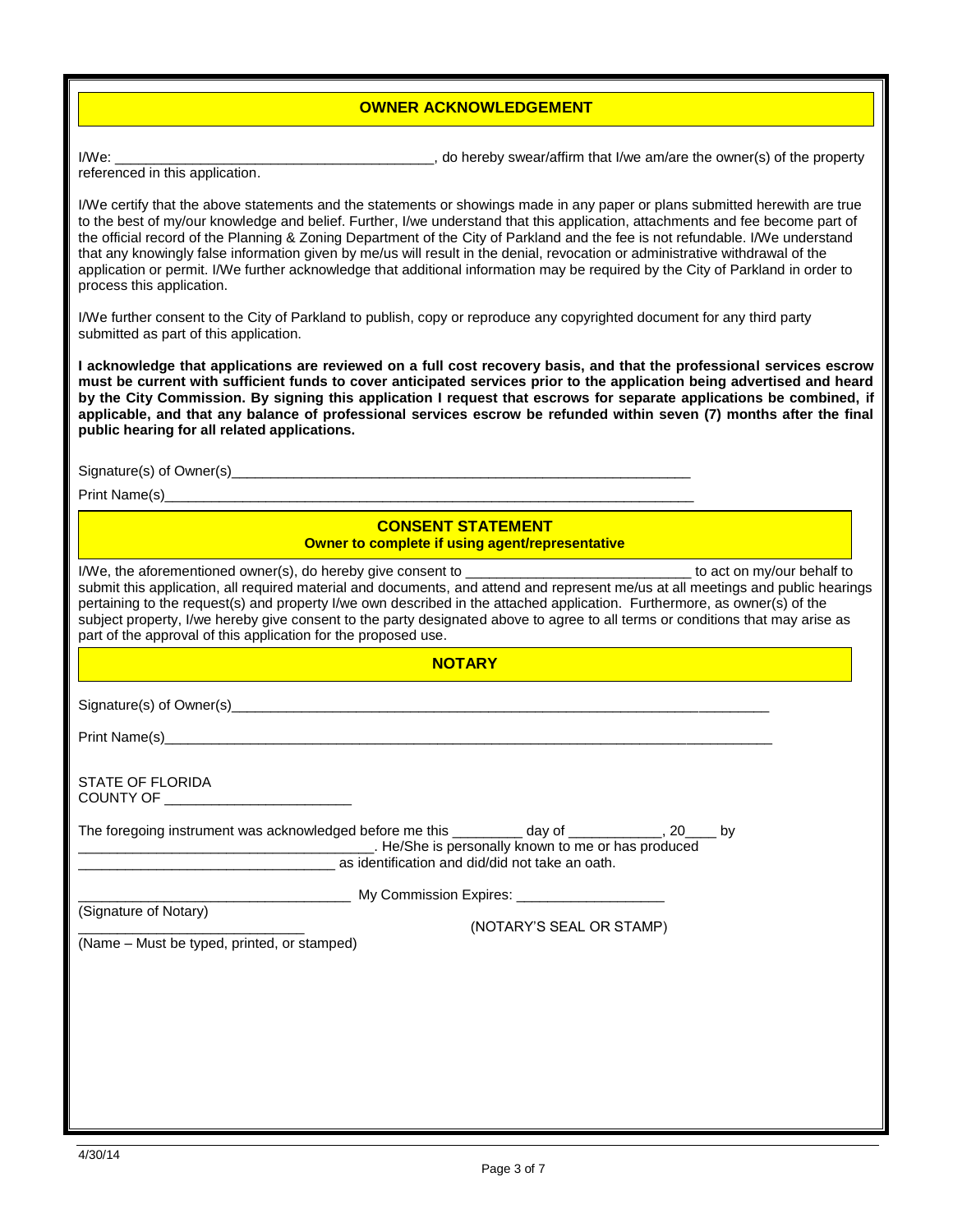

# *CITY OF PARKLAND*

*Planning and Zoning Department*

*6600 University Drive, Parkland FL 33067 (954) 753-5040 Fax (954) 341-5161*

#### **SITE PLAN SUBMITTAL CHECKLIST (ALL PLANS NO LARGER THAN 24" x 36" WITH SCALE NOT SMALLER THAN 100' TO AN INCH)**

| YES.<br>$\Box$<br>$\Box$<br>$\Box$<br>$\Box$<br>$\Box$<br>$\Box$ | <b>PLEASE CHECK</b><br>NO.<br>$\Box$<br>□<br>$\Box$<br>□<br>$\Box$<br>□ | N/A<br>П<br>□<br>$\Box$<br>$\Box$<br>$\Box$<br>П | a.<br>b.<br>c.<br>d.<br>e.<br>f. |
|------------------------------------------------------------------|-------------------------------------------------------------------------|--------------------------------------------------|----------------------------------|
| □                                                                | $\Box$                                                                  | П                                                | g.                               |

#### *PLEASE CHECK I. GENERAL*

- *a. An original completed application and 7 copies signed by owner, agent and/or applicant. Agent's authorization or power of attorney must be attached if applicant is other than owner.*
- *b. Required application fees.*
	- *c. One (1) copy of a warranty deed including legal description of the property.*
	- *. d. Copies of all Resolutions/Ordinances affecting the property*
	- *e. Delineation, identification and sequence of proposed phases of development, if the project is to be platted and constructed in two or more phases*.
	- *f. Report on status of all previous conditions of approval, show property compliance with all conditions of approval and/or applicable Code of Ordinance requirements.*
	- *g. A notification radius map, list of all owners (in excel spreadsheet) within a 500 foot radius of boundary lines of the subject property from the most recent tax roll information as provided by the Broward Property Appraiser's Office and executed affidavit signed by person responsible for preparing these documents.*



- *a. Eight (8) signed and sealed surveys (not more than a year old) including any and all easements of record (reference by OR Book and page, prepared by a surveyor registered in the State of Florida).*
- *b. Existing streets and roadway improvements (medians, landscaping, signage, driveways, etc. within 100 feet of project boundary).*
- *c. Existing utilities (including inverts of pipes, rim elevations, wells and septic tanks, etc.) within 100 feet of project site.*
- *d. Existing trees identified by caliper and species.*
- *e. The location of existing easements, watercourses, section lines, water and sewer lines, well and septic tank location, and other existing important physical features in and adjoining the project to within 100 feet.*
- *f. The location and dimensions of existing manmade features such as existing roads and structures with indication as to which are to be removed, renovated or altered.*

*g. Identification of surrounding land use, zoning, and existing buildings within 100 feet of the site as well as the zoning of the petitioned site.*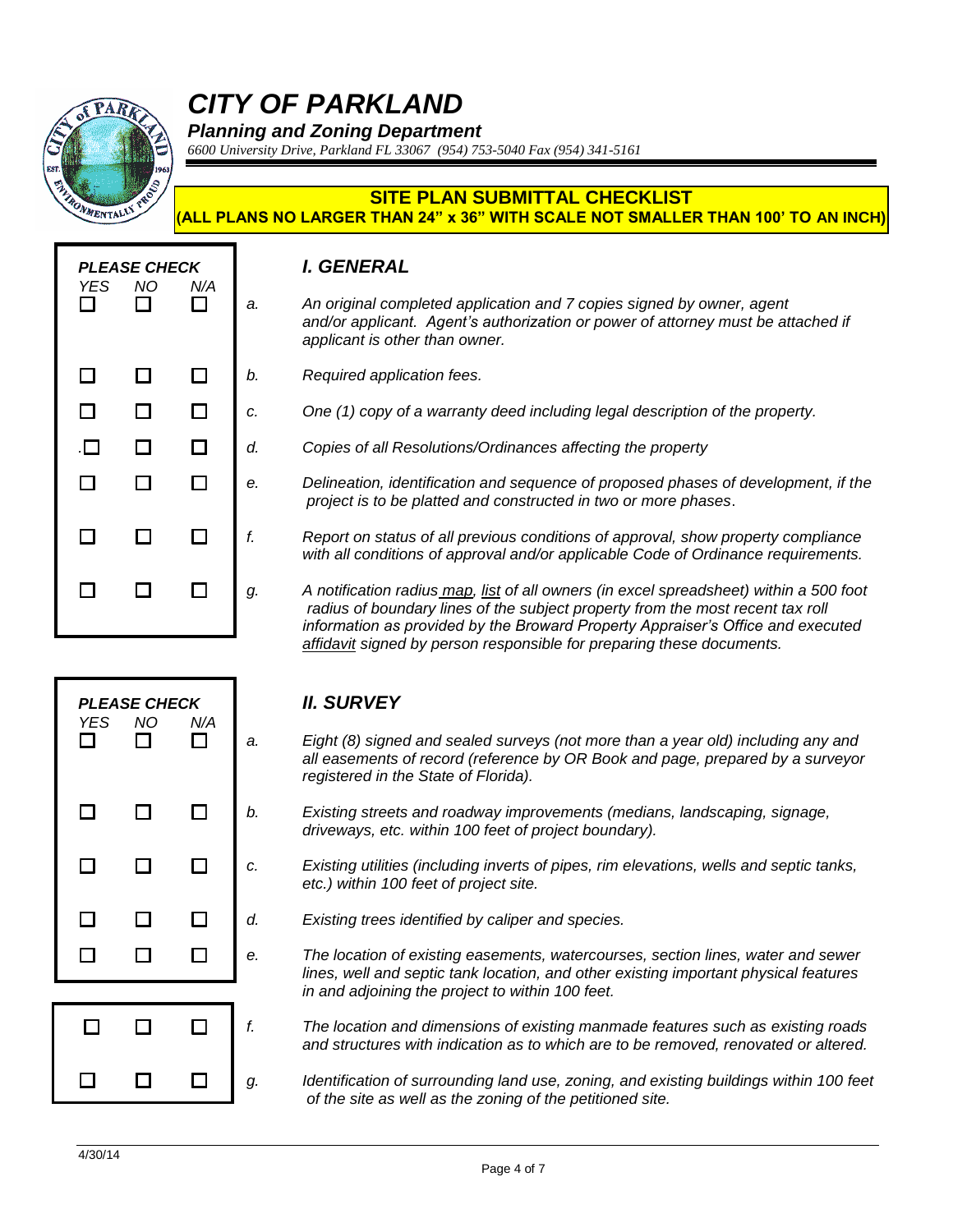| <b>YES</b>     | <b>PLEASE CHECK</b><br><b>NO</b> | N/A    |    | <b>III. SITE AND DEVELOPMENT PLAN</b><br>(No larger than 24" x 36" with scale not smaller than 100 feet to an inch)                                                                                                                                                                                                                                                                                                                                                                                                                                                                                                                                                                                                                                                                                                               |
|----------------|----------------------------------|--------|----|-----------------------------------------------------------------------------------------------------------------------------------------------------------------------------------------------------------------------------------------------------------------------------------------------------------------------------------------------------------------------------------------------------------------------------------------------------------------------------------------------------------------------------------------------------------------------------------------------------------------------------------------------------------------------------------------------------------------------------------------------------------------------------------------------------------------------------------|
| $\blacksquare$ |                                  | $\Box$ | a. | Eight (8) signed and sealed plans sets to scale (graphic and written), with date of<br>preparation/last revision, north arrow, location map/vicinity sketch (including<br>location of site in relation to at least one north-south and one east-west<br>thoroughfare, project name, revision dates on each drawing, if multiple sheets<br>provide page numbers and clearly identify match lines.                                                                                                                                                                                                                                                                                                                                                                                                                                  |
| $\Box$         |                                  | П      | b. | A computerized copy on disc.                                                                                                                                                                                                                                                                                                                                                                                                                                                                                                                                                                                                                                                                                                                                                                                                      |
| П              |                                  | □      | c. | Name, address and telephone number of the developer, along with the name and<br>address of the engineer, surveyor, planner and/or other professional consultant(s)<br>responsible for the plan, plat and supporting documents.                                                                                                                                                                                                                                                                                                                                                                                                                                                                                                                                                                                                    |
| $\blacksquare$ |                                  | □      | d. | Written legal description, including Section, Township, Range and parcel, tract,<br>plat name or number (as shown on master plan if a Planned Development).                                                                                                                                                                                                                                                                                                                                                                                                                                                                                                                                                                                                                                                                       |
|                |                                  | П      | е. | Tabular Project Data: existing and proposed zoning district and land use plan<br>designation, gross and net acreage to the nearest .01 acre, lot frontage (ROW<br>feet), lot depth (maximum), lot width (minimum), type of use(s), total building<br>square footage, non-residential square footage by use, net leasable square<br>footage, building height and number of stories, lot coverage, impervious and<br>pervious area (square footage and percentage), total required and proposed<br>parking spaces, including handicapped and grassed spaces, number of required<br>and proposed loading spaces, total number of dwelling units by dwelling type,<br>landscape/open area, lake acreage, preservation acreage,<br>right-of-way area,<br>recreational acreage, commercial acreage, civic acreage, and project density. |
|                |                                  | $\Box$ | f. | Project information (number of users of facility, employees, seating and hours of<br>operation).                                                                                                                                                                                                                                                                                                                                                                                                                                                                                                                                                                                                                                                                                                                                  |
| $\Box$         |                                  | $\Box$ | g. | Location of lots with dimensions and identified by number/letter, buildings and<br>structures with finished floor elevation and number of units per building for multi-<br>family developments and overhang easement and required privacy fence if a zero<br>lot line structure and applicable setbacks and separations.                                                                                                                                                                                                                                                                                                                                                                                                                                                                                                          |
|                |                                  |        |    | List and provide location and nature of recreational amenities including walk/bike<br>paths.                                                                                                                                                                                                                                                                                                                                                                                                                                                                                                                                                                                                                                                                                                                                      |
|                |                                  | □      | i. | Off-street parking, by-pass lanes, drop off areas and spaces, queuing and loading<br>layout (with dimensions and access location).                                                                                                                                                                                                                                                                                                                                                                                                                                                                                                                                                                                                                                                                                                |
|                |                                  | □      | j. | Location and details of refuse collection areas including adequate architectural<br>screening of all collection areas.                                                                                                                                                                                                                                                                                                                                                                                                                                                                                                                                                                                                                                                                                                            |
|                |                                  | □      | k. | Location, size and orientation of signs.                                                                                                                                                                                                                                                                                                                                                                                                                                                                                                                                                                                                                                                                                                                                                                                          |
|                |                                  | □      | I. | Multipurpose trails and pedestrian circulation systems consistent with the parks<br>and recreation element of the comprehensive plan and as described in<br>subsection 22-207(A)(13).                                                                                                                                                                                                                                                                                                                                                                                                                                                                                                                                                                                                                                             |
| П              |                                  | □      | m. | Provider of water and wastewater facilities.                                                                                                                                                                                                                                                                                                                                                                                                                                                                                                                                                                                                                                                                                                                                                                                      |
|                |                                  | $\Box$ | n. | Location of existing and proposed fire hydrant locations and water main sizes.                                                                                                                                                                                                                                                                                                                                                                                                                                                                                                                                                                                                                                                                                                                                                    |
|                |                                  | □      | О. | Labeling of setbacks including front, side, side corner, rear and building<br>separations.                                                                                                                                                                                                                                                                                                                                                                                                                                                                                                                                                                                                                                                                                                                                        |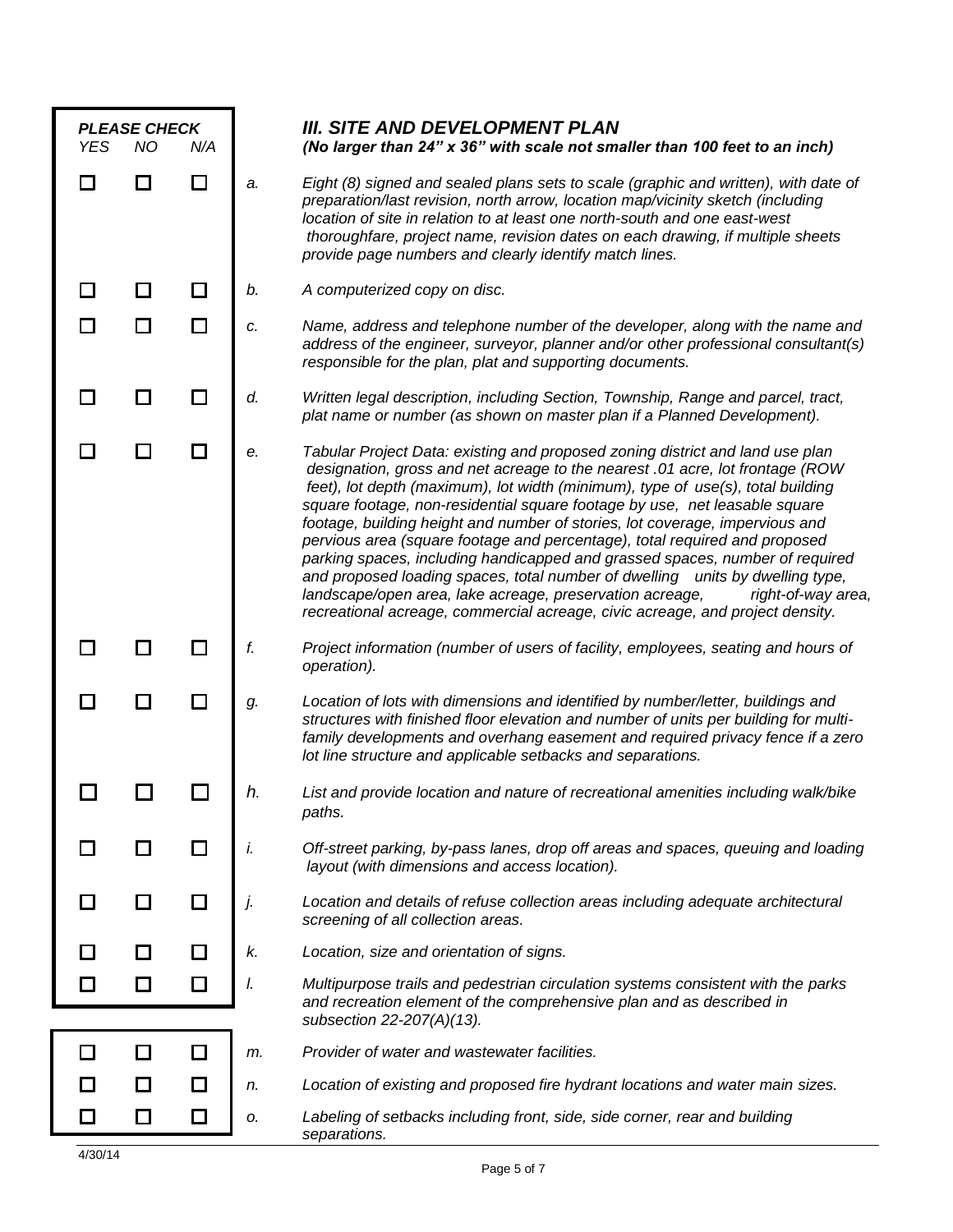|--|

*p. Areas for emergency vehicles and fire engines and provisions for accessibility to vehicles of the required type.* 

| <b>YES</b>   | <b>PLEASE CHECK</b><br><b>NO</b> | N/A    |    | <b>IV. ENGINEERING PLANS</b><br>(Same scale as site plan)                                                                                                                                                                                                                                                                                                                                                                                                                                |
|--------------|----------------------------------|--------|----|------------------------------------------------------------------------------------------------------------------------------------------------------------------------------------------------------------------------------------------------------------------------------------------------------------------------------------------------------------------------------------------------------------------------------------------------------------------------------------------|
| H            | $\Box$                           | $\Box$ | a. | Eight (8) signed and sealed plans including all of the information below.                                                                                                                                                                                                                                                                                                                                                                                                                |
| П            | □                                | □      | b. | Proposed streets and roadways with dimensions, names and classification,<br>centerline dimensioned and elevations provided for high and low points and cross-<br>section.                                                                                                                                                                                                                                                                                                                |
|              | $\Box$                           | $\Box$ | c. | Interior circulation pattern with curb cuts, including dimensions between curb cuts<br>and intersections.                                                                                                                                                                                                                                                                                                                                                                                |
| $\mathbf{I}$ | □                                |        | c. | Proposed pedestrian facilities including ingress/egress into structures with<br>entrances noted, sidewalks, paving surfaces, handicap ramps.                                                                                                                                                                                                                                                                                                                                             |
| □            | □                                | □      | d. | Curve radii for all internal and external vehicular use areas.                                                                                                                                                                                                                                                                                                                                                                                                                           |
| □            | □                                | $\Box$ | е. | Access to the property by means of paved dedicated right-of-way.                                                                                                                                                                                                                                                                                                                                                                                                                         |
| П            | □                                | $\Box$ | f. | Proposed traffic control signs and striping.                                                                                                                                                                                                                                                                                                                                                                                                                                             |
| H            | $\Box$                           | □      | g. | Proposed and existing water distribution system including all utility easements,<br>location of fire hydrants and point of connection and location of water meters and<br>wells, if applicable.                                                                                                                                                                                                                                                                                          |
| $\mathsf{L}$ | $\Box$                           | $\Box$ | h. | Proposed sanitary sewer collection system and point of connection, or size and<br>location of septic tank and drainfield, if applicable.                                                                                                                                                                                                                                                                                                                                                 |
|              | □                                | □      | İ. | Proposed storm system plans with location of inlets and type of curb and gutter.                                                                                                                                                                                                                                                                                                                                                                                                         |
| $\Box$       | □                                | $\Box$ | j. | Proposed storm water management system with location of positive outfall and<br>typical section and top surface area of storm water retention/detention pond,<br>including soil types, slope, bottom and top elevations, proposed method of<br>drainage, estimated design water elevations and hundred year flood elevation,<br>storm water treatment and control methods, location, extent, and proposed<br>method(s) of accommodating existing inflows from beyond project boundaries. |
|              |                                  |        | k. | Existing topographical conditions of the property and of adjacent lands to a<br>distance of 100' including elevations shown by contour lines of equal intervals not<br>to exceed one (1) foot. Elevations shall be based upon NGVD (1929) and at least<br>one benchmark shall be located and referenced on the plan.                                                                                                                                                                     |
|              |                                  |        | I. | All existing South Florida Water Management District or Water Control District<br>facilities and their ultimate right-of-way requirements as they affect the proposed                                                                                                                                                                                                                                                                                                                    |
|              |                                  |        |    | project.                                                                                                                                                                                                                                                                                                                                                                                                                                                                                 |
|              |                                  |        | m. | General description of subsurface conditions on the property, plus location and<br>results of tests made to ascertain subsurface soil conditions and water table<br>elevations.                                                                                                                                                                                                                                                                                                          |
|              | ப                                |        | n. | Existing and proposed fire protection systems.                                                                                                                                                                                                                                                                                                                                                                                                                                           |